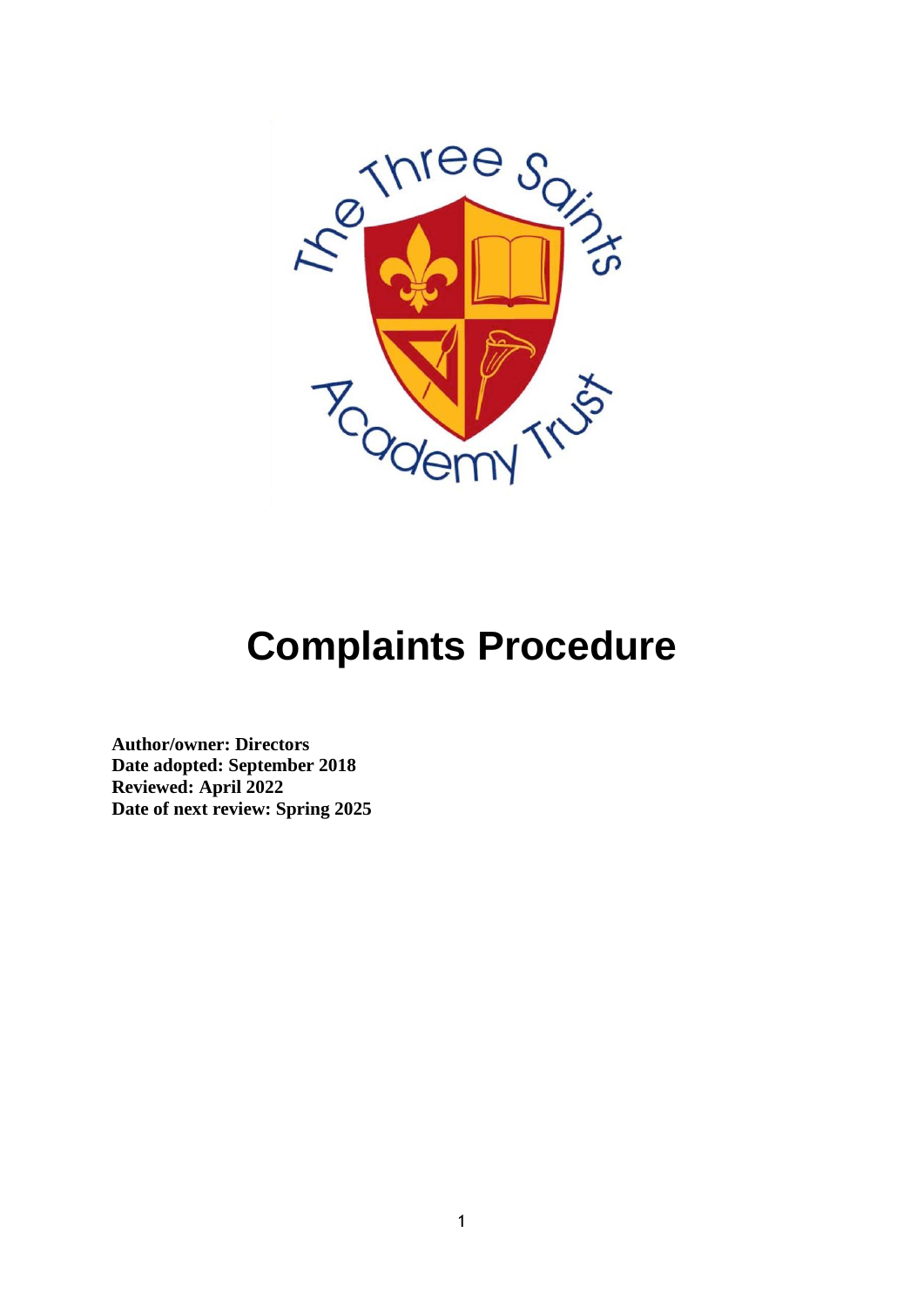## **THE THREE SAINTS ACADEMY TRUST**

#### **Complaints Procedure**

#### **Date: April 2022**

#### **Date of review: Spring 2025**

The directors of The Three Saints Academy Trust have approved and adopted this procedure to allow parents/carers of pupils attending academy schools within the trust to raise a concern or complaint. We will also usually follow this procedure when dealing with complaints from others but reserve the right to substitute this procedure for an alternative process where it is appropriate to do so.

This procedure does not apply to concerns and complaints relating to the following, which are dealt with under separate policies:

- exclusions;
- admissions;
- appeals relating to internal assessment decisions for external qualifications;
- complaints about statements of SEND/EHC Plans;
- grievances or disciplinary issues relating to members of staff; or
- issues related to child protection.

The aims of the procedure are:

- to deal with any complaint against an academy or any individual connected with it by following the correct procedure;
- to deal with all complaints thoroughly and by being open, honest and fair and also respecting individuals confidentiality when dealing with the complainant.

All staff will be made aware of this complaints procedure and are expected to review this policy regularly in order that they are familiar with our process of dealing with complaints and can be of assistance when an issue is brought to their attention.

Part 1 of this policy outlines how parental or pupil complaints will be dealt with by the trust in accordance with the requirements of The Education (Independent School Standards) (England) Regulations 2014, as amended. Concerns or complaints from persons other than parents/carers or pupils will be dealt with in accordance with the Part 2.

#### **Understanding this procedure**

In order to investigate your complaint as fully as possible, we have implemented a staged approach. We anticipate that almost all complaints that arise will be resolved at Stage 1 or Stage 2 below.

We expect our members of staff to be addressed in a respectful manner and for communication to remain calm at all times. The procedure under Part 3 will only be used on very rare occasions to deal with unreasonably persistent complainants or unreasonable complainant behaviour.

To enable a proper investigation, concerns or complaints should be brought to the attention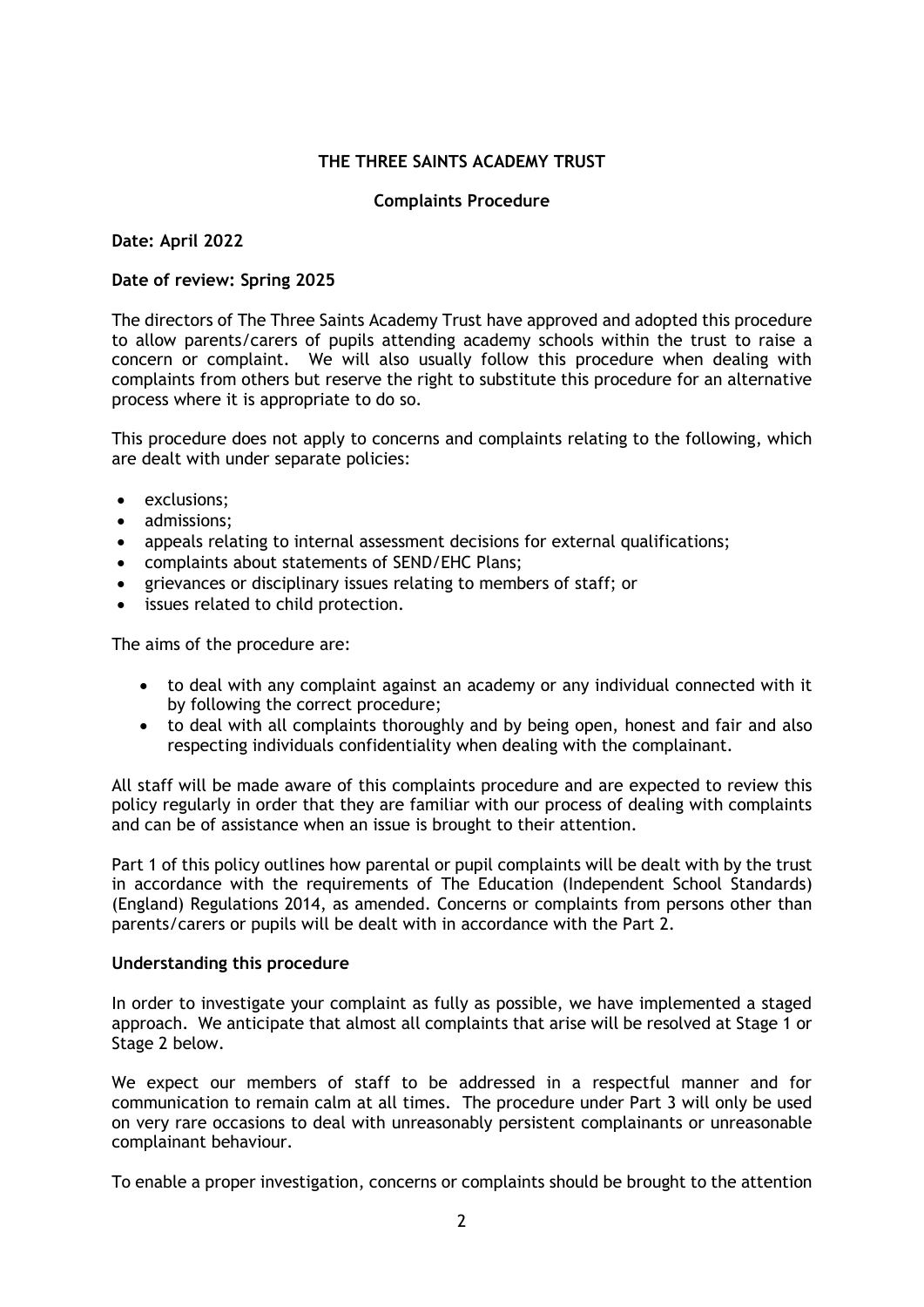of the academy as soon as possible. In general, any matter raised more than 3 months after the event being complained of will not be considered.

An anonymous concern or complaint will not be investigated under this procedure unless there are exceptional circumstances.

If it becomes necessary to alter the time limits and deadlines set out within this procedure, you will be advised accordingly and given an explanation as to why this has been the case and provided with revised timescales.

In this procedure:

- 'school days' excludes weekends and academy holidays;
- 'parent' means a parent, carer or anyone with legal responsibility for a child.

#### **PART 1: Complaints Procedure**

#### **Stage 1: Informal concerns**

- 1.1 Many enquiries and concerns can be dealt with satisfactorily by the class teacher or other members of staff without the need to resort to the formal procedure. We value informal meetings and discussions and encourage parents to approach staff with any concerns they may have and aim to resolve all issues with open dialogue and mutual understanding.
- 1.2 It is always helpful if you can fully explain the nature of the concern and identify the outcome you are looking for. You may be invited to an informal meeting with the member of staff most appropriate for dealing with that concern. The member of staff dealing with the concern will make sure that you are clear on what action (if any) has been agreed. This may be put in writing if appropriate.
- 1.3 If the matter is brought to the attention of the Headteacher, they may decide to deal with your concerns directly at this stage. If the concerns are about the Headteacher these should be referred directly to the Chair of the school committee under Stage 2.
- 1.4 There is no suggested timescale for resolution at this stage given the importance of dialogue through informal discussion, although it would be expected that most issues will be resolved within 15 school days. Where no satisfactory solution has been found, you will be advised that if you wish your concerns to be considered further you should write to the Headteacher under Stage 2.

# **Stage 2: Formal Written Complaints**

- 2.1 If your concerns are not resolved under Stage 1 or you wish your concerns to be dealt with immediately as a formal complaint, you should put your complaint in writing and send this to the Headteacher of the relevant academy, which in the vast majority of cases will be the academy school which your child attends. We will accept alternative methods, other than writing, should this be necessary in line with The Equality Act 2010.
- 2.2 Your written complaint should include details which might assist the investigation, such as the nature of the complaint, details of how the matter has been dealt with so far, the names of potential witnesses, dates and times of events and copies of all relevant documents. It is very important that you include a clear statement of the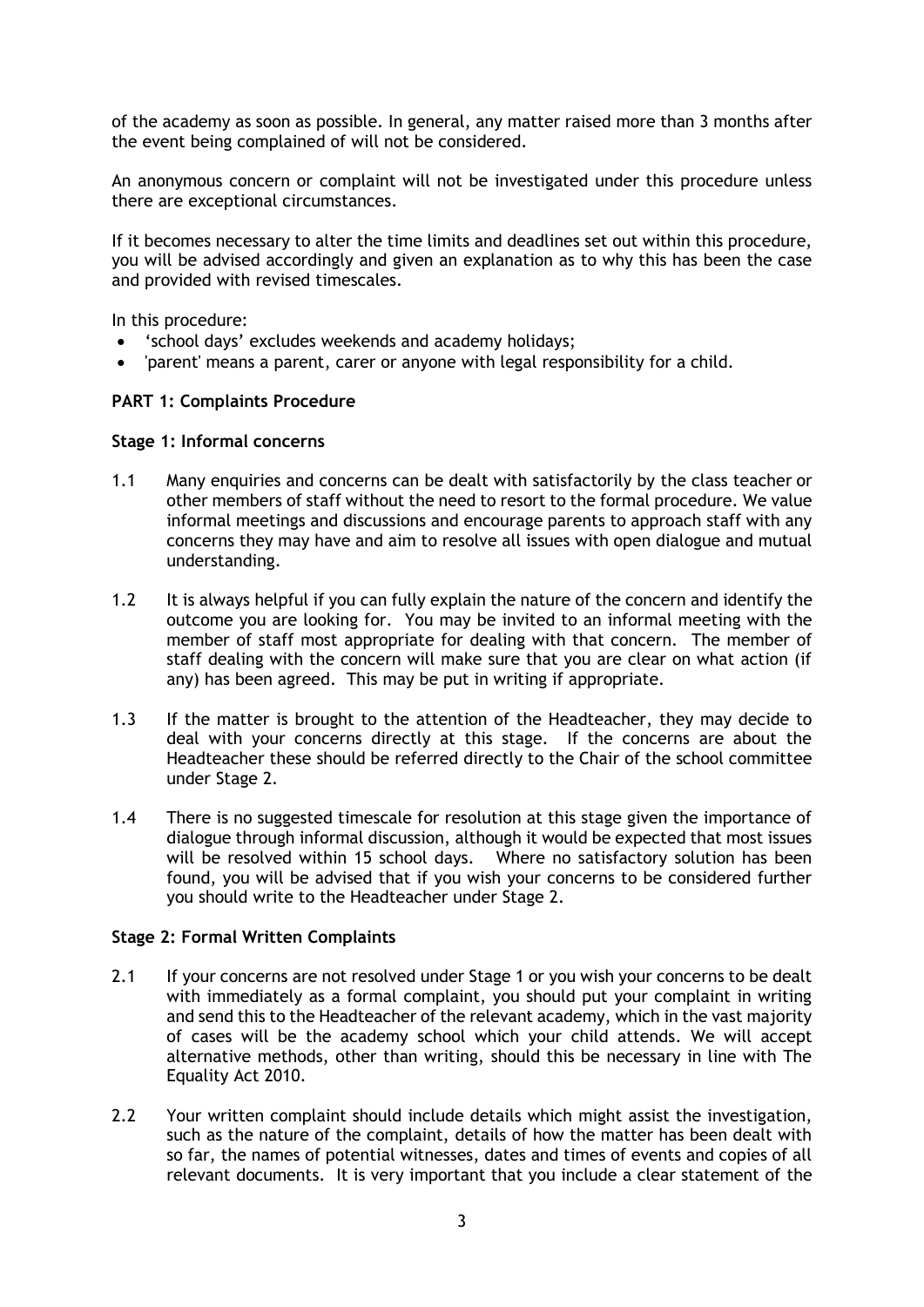actions that you would like the academy to take to resolve your complaint. You may wish to use the Complaint Form provided in Annex 1.

- 2.3 Your complaint will normally be acknowledged in writing within 5 school days of receipt. The acknowledgement will give a brief explanation of the academy's complaints procedure and a target date for providing a response to the complaint. This will normally be within 15 school days of receipt.
- 2.4 The Headteacher (or someone appointed by them) will usually invite you to a meeting to clarify your complaints and to explore possible resolutions. If you accept that invitation, you may be accompanied by one other person, such as a friend, relative, advocate or interpreter, to assist you. Where possible, this meeting will take place within 10 school days of receipt of the written complaint.
- 2.5 If necessary, witnesses will be interviewed and statements taken from those involved. If the complaint centres on a pupil, the pupil should also be interviewed. Pupils should normally be interviewed with their parent present, but if this would seriously delay the investigation of a serious or urgent complaint or if the pupil has specifically said that they would prefer that their parents were not involved, another member of staff with whom the pupil feels comfortable should be present. If a member of staff is complained against, they must have the opportunity to present their case.
- 2.6 Once all the relevant facts have been established as far as possible, you will be provided with a written response to the complaint, including a full explanation of the decision and the reasons for it. This will include what action the academy will take to resolve the complaint (if any). You will be advised that if you are dissatisfied with the outcome of the complaint, you may request that your complaint be heard by the Complaints Committee.
- 2.7 If in the early stages of the investigation, the Headteacher considers that the complaint is best dealt with immediately at Stage 3, it will be passed to the Chair of the directors and you will be informed of this action without delay.

# What if the complaint is about the Headteacher?

If the complaint is about the Headteacher, or if the Headteacher has been closely involved at Stage 1, your complaint should be sent to the Chair of the school committee who will carry out all the Stage 2 procedures.

#### What if the complaint is about a member of the school committee?

You should contact the Chair of the school committee who will investigate the concerns in accordance with Stage 2. If the complaint is about the Chair of the school committee you should contact the Vice Chair.

If the complaint is about the school committee as a whole, you should send your complaint to the Chair of the Directors c/o St Mary & St Thomas C E Primary School, Barton Close, St. Helens, WA10 2HS.

# **Stage 3: Referral to the Complaints Committee**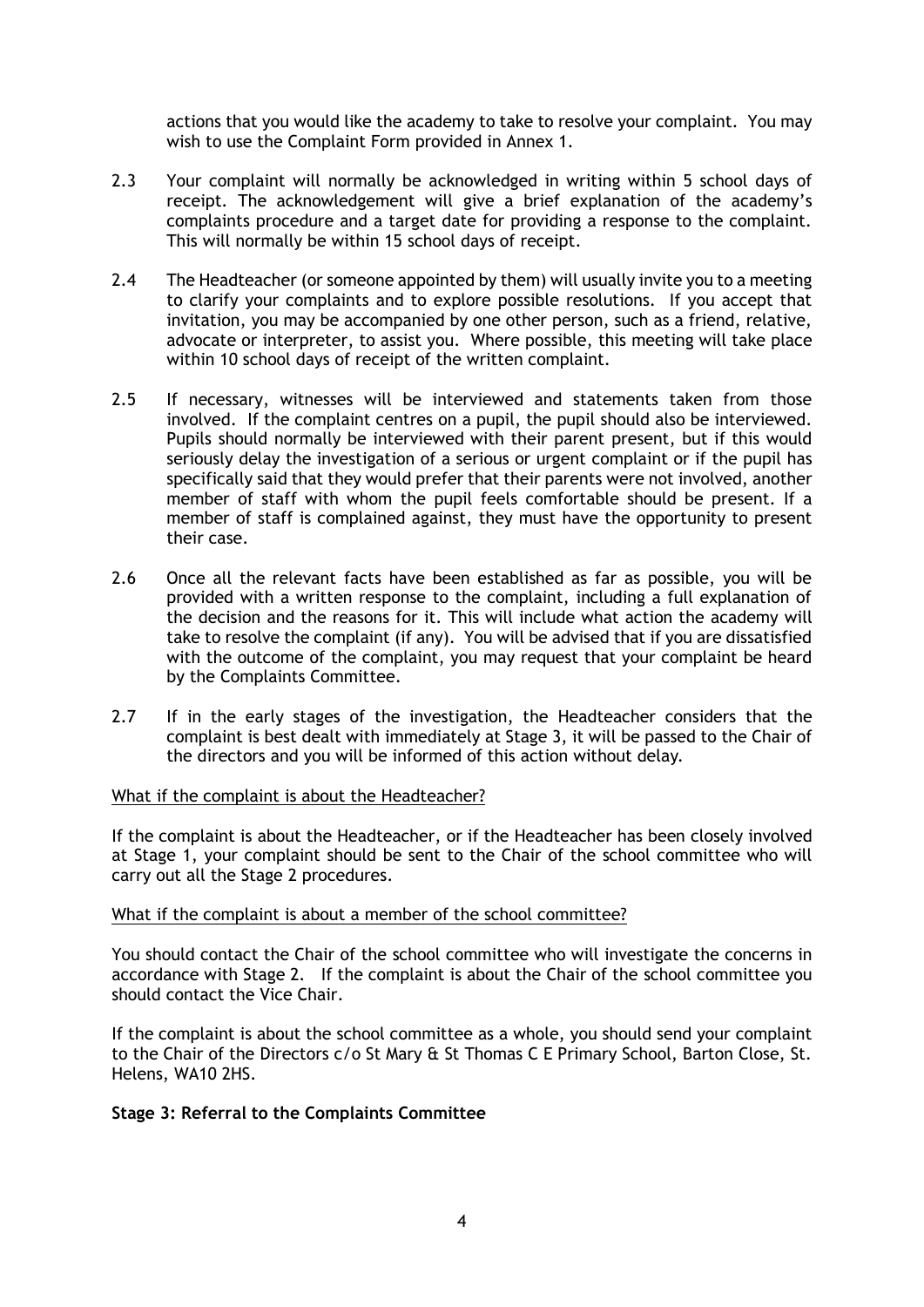- 3.1 If you are dissatisfied with the decision under Stage 2, you may request that a Complaints Committee be convened to consider your complaint. Your request will only be considered if you have completed the relevant procedures at Stages 1 and 2.
- 3.2 To request a hearing before the Complaints Committee, you should write to the Clerk to the directors at c/o St Mary & St Thomas C E Primary School, Barton Close, St. Helens, WA10 2HS, within 10 school days of receiving notice of the outcome of Stage 2. You should ensure that you provide copies of all relevant documents and state all the grounds for your complaint and the outcome that you are looking for.
- 3.3 Your written request will be acknowledged within 5 school days of receipt.
- 3.4 The Clerk will arrange for a Complaints Committee to be convened, made up of at least three members, including:
	- members of the school committee and/or directors of the academy trust with no prior involvement in the matter; and,
	- one person who is independent of the management and running of the academy trust.
- 3.5 The Clerk shall appoint one of these members to be the Chair of the Complaints Committee.
- 3.6 Every effort will be made to enable the hearing to take place within 30 school days of the receipt of your request. As soon as reasonably practicable and in any event at least 20 school days before the hearing, you will be sent written notification of the date, time and place of the hearing, together with brief details of the committee members who will be present. Fair consideration will be given to any bona fide objection to a particular member of the committee. The notification will also inform you of your right to be accompanied to the meeting by a friend, relative, advocate or interpreter and explain how the meeting will be conducted. You should notify the Clerk within 2 working days of receiving the details of the hearing to confirm your attendance, agreement of the panel members and if you intend to bring anyone to the hearing.
- 3.7 The Headteacher or any school staff who are the focus of a complaint may bring union representation to the hearing if they wish to do so. They will discuss this with the CEO of the Trust beforehand.
- 3.8 A copy of the complaint and any other documents provided by you in support of your complaint or by the academy in defence of the complaint will be provided to the Complaints Committee as soon as practicable upon receipt. Copies of these documents shall also be provided to you or the Headteacher (as applicable) at least 10 school days before the hearing. The Complaints Committee reserves the right not to consider any documentation presented by either you or the academy less than 10 school days prior to the hearing. The Complaints Committee is under no obligation to hear oral or recorded evidence from witnesses but may do so and/or may take written statements into account.
- 3.9 The hearing will be conducted in such a way as to ensure that each party has the opportunity to address the Complaints Committee. The Clerk will ensure that sufficient notes are taken to record an accurate reflection of the points considered and any decisions taken or actions agreed.
- 3.10 Unless otherwise stated, the procedure for an appeal is as follows: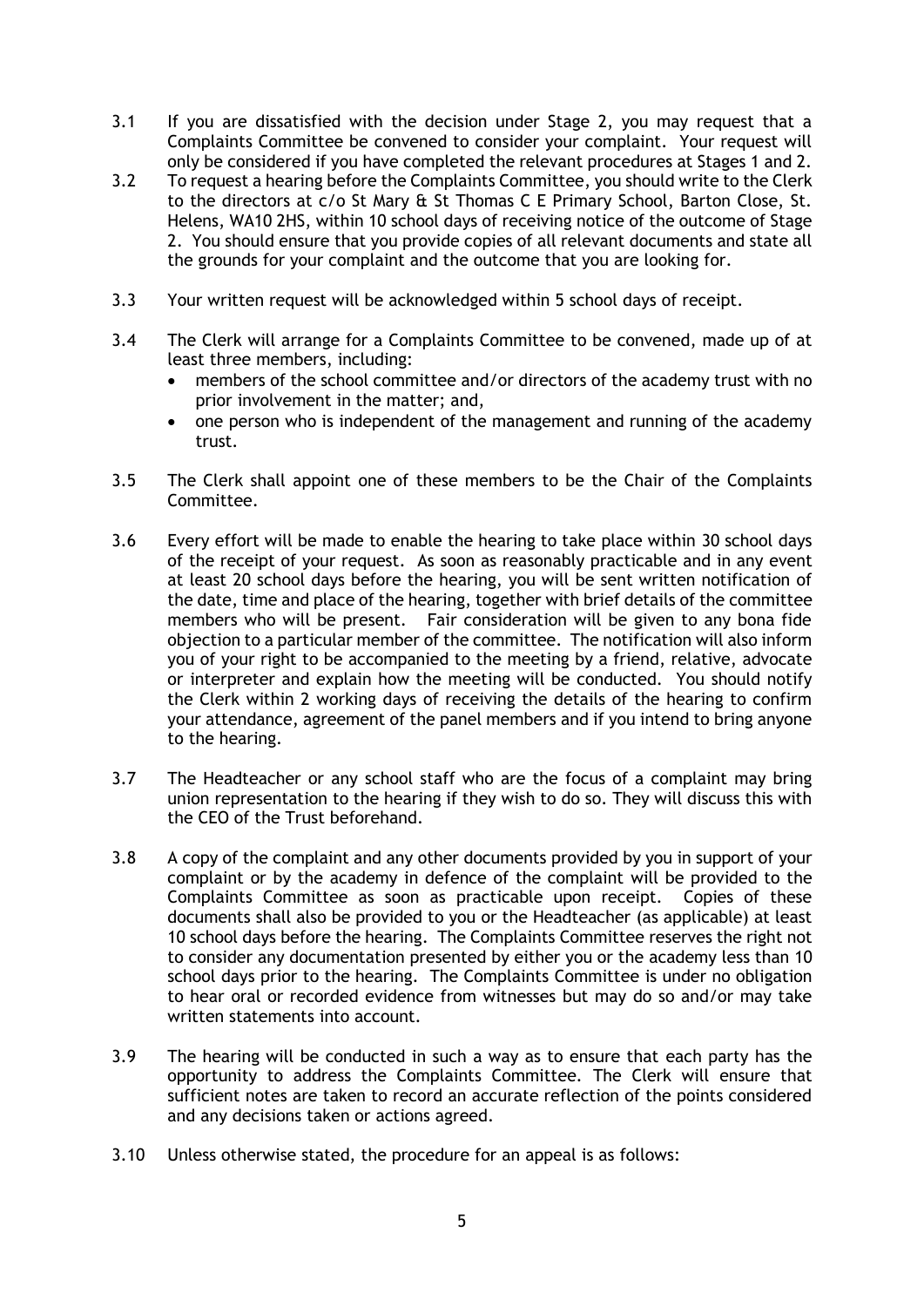- the parent and Headteacher will enter the hearing together;
- the Chair of the Committee will introduce the committee members and outline the process;
- the parent will explain the complaint;
- the Headteacher and committee members will question the parent;
- the Headteacher will explain the academy's actions;
- the parent and the committee members will question the Headteacher;
- the parent will sum up their complaint;
- the Headteacher will sum up the academy's actions;
- the Chair of the Committee will explain that both parties will hear from the committee within 5 school days;
- both parties will leave together while the committee decides;
- the Clerk will stay to assist the committee with its decision making.

The Clerk and or Complaints Committee reserves the right to modify the above procedure at their sole discretion, for example requiring the parent and Headteacher to present their complaint/actions separately to the Committee in the absence of the other party.

- 3.11 After the hearing, the Complaints Committee will consider their decision and inform you and the Headteacher of their decision in writing within 5 school days. The letter will set out the decision of the committee together with the reasons underpinning that decision. The committee can (by a majority if necessary):
	- dismiss the complaint in whole or in part;
	- uphold the complaint in whole or in part;
	- decide on the appropriate action to be taken to resolve the complaint;
	- recommend changes to the academy's systems or procedures to ensure that problems of a similar nature do not happen again.

# **Stage 4: Referral of complaint to Education and Skills Funding Agency (ESFA)**

If you are dissatisfied with the decision of the Complaints Committee, you are entitled to refer your complaint to the Education and Skills Funding Agency (ESFA) who has limited powers to review the handling of the complaint in accordance with ESFA's 'Procedure for dealing with complaints about Academies'.

At the time of writing this procedure, the ESFA procedure and the ESFA academy complaints form are available at:

<https://www.gov.uk/complain-about-school>

ESFA Cheylesmore House, 5 Quinton Road, Coventry, CV1 2WT Records of complaints

A written record will be kept of all complaints, including at what stage they were resolved. Correspondence, statements and records relating to individual complaints will be kept confidential except where access is requested by the Secretary of State or where disclosure is required in the course of a school inspection or under other legal authority.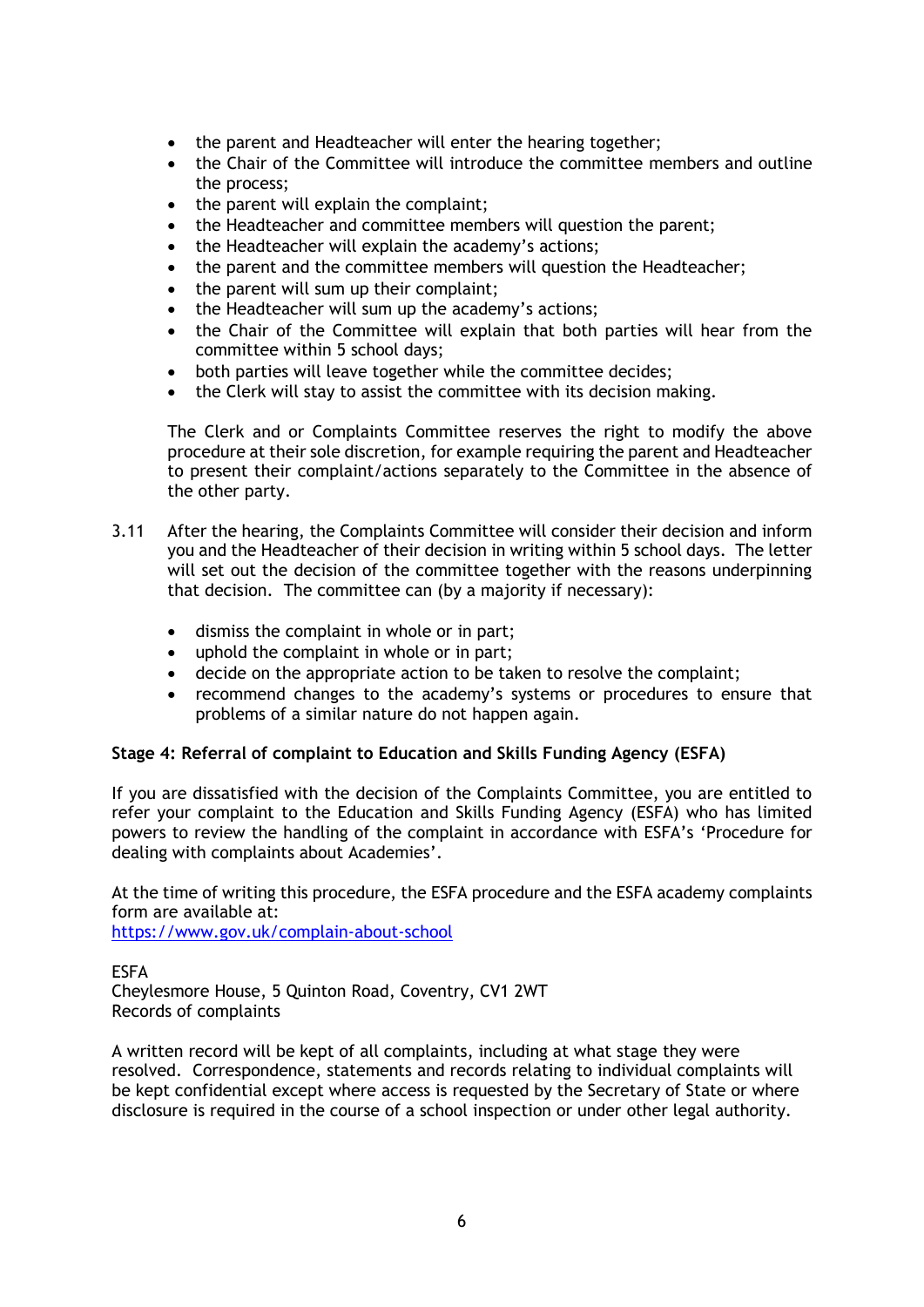## **PART 2: Concerns or Complaints from persons other than parents/carers of registered pupils in the academy**

The main body of this complaints policy applies solely to complaints made by parents or carers of pupils in the academy. The academy wishes to work closely with other members of the local community and will deal with concerns and complaints as follows:

- 1. A concern regarding the academy and/or its operations may be made to any member of staff. That member of staff will attempt to resolve the matter immediately or may, if appropriate, refer the matter to their line manager or member of SLT who is best placed to deal with the concern. It is expected that most concerns will be responded to orally or in writing within 5 school days. If a longer period is required, you will be kept informed of the progress of the investigation.
- 2. Where a concern is not resolved at stage 1, a formal complaint should be sent to the Headteacher to investigate. The Headteacher may delegate the task of investigation and/or responding to the complaint to a member of the senior leadership team or may escalate the complaint straight to stage 3. A formal response to the complaint will usually be provided within 10 school days of receipt of the letter of complaint although if a longer period is required to respond, you will be kept updated.
- 3. If you are not satisfied with the response at stage 2, you may request a review by writing to the Chair of the school committee of the Academy. You should write to the Chair within 10 school days of receipt of the letter at stage 2. The Chair may consider the complaint alone or may convene a complaints committee on the same terms as set out in the main body of the complaints policy. The decision at this stage will usually be sent to you within 20 school days of receipt of the request for a review.

The decision at stage 3 exhausts the academy's complaints procedure.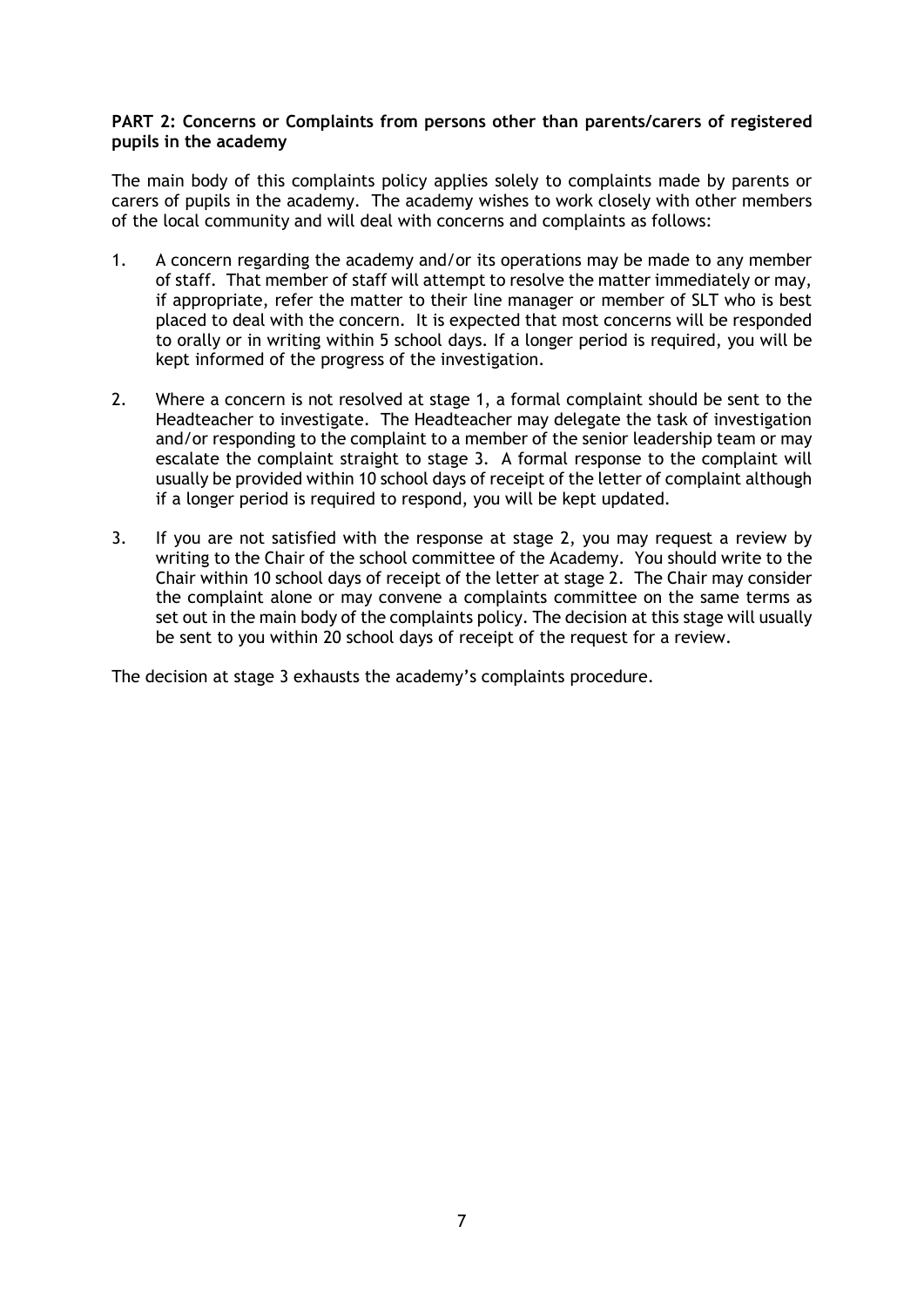# **PART 3: Unreasonably persistent complainants and unreasonable complainant behaviour**

There are rare circumstances where we will deviate from the Complaints Procedure set out in Part 1. These include, but are not necessarily limited to:

- where the complainant's behaviour towards staff, members of the local governing body or directors is unacceptable, for example, is abusive, offensive or threatening;
- where, because of the frequency of their contact with the academy, the complainant is hindering the consideration of their or other people's complaints and/or the proper running of the academy;
- where the complainant's complaint is clearly vexatious and/or has patently insufficient grounds;
- where the complainant's complaint is the same, similar to or based on the same facts of a complaint which has already been considered in full by the academy.

In these circumstances, we may:

- inform the complainant that their behaviour is unacceptable or unreasonably persistent and ask them to change it;
- restrict the complainant's access to the academy e.g. requesting contact in a particular form (for example, letters only), requiring contact to take place with a named person only, restricting telephone calls to specified days and times or banning the complainant from the academy's premises;
- conduct the Complaints Committee on the papers only i.e. not hold a hearing;
- refuse to consider the complaint and refer the complainant directly to Stage 4.

In all cases we will write to tell the complainant why we believe his or her behaviour is unacceptable or unreasonably persistent, what action we are taking and the duration of that action.

Where the behaviour is so extreme that it threatens the immediate safety and welfare of staff, members of the local governing body or directors, we will consider other options, for example reporting the matter to the police or taking legal action. In such cases, we may not give the complainant prior warning of that action.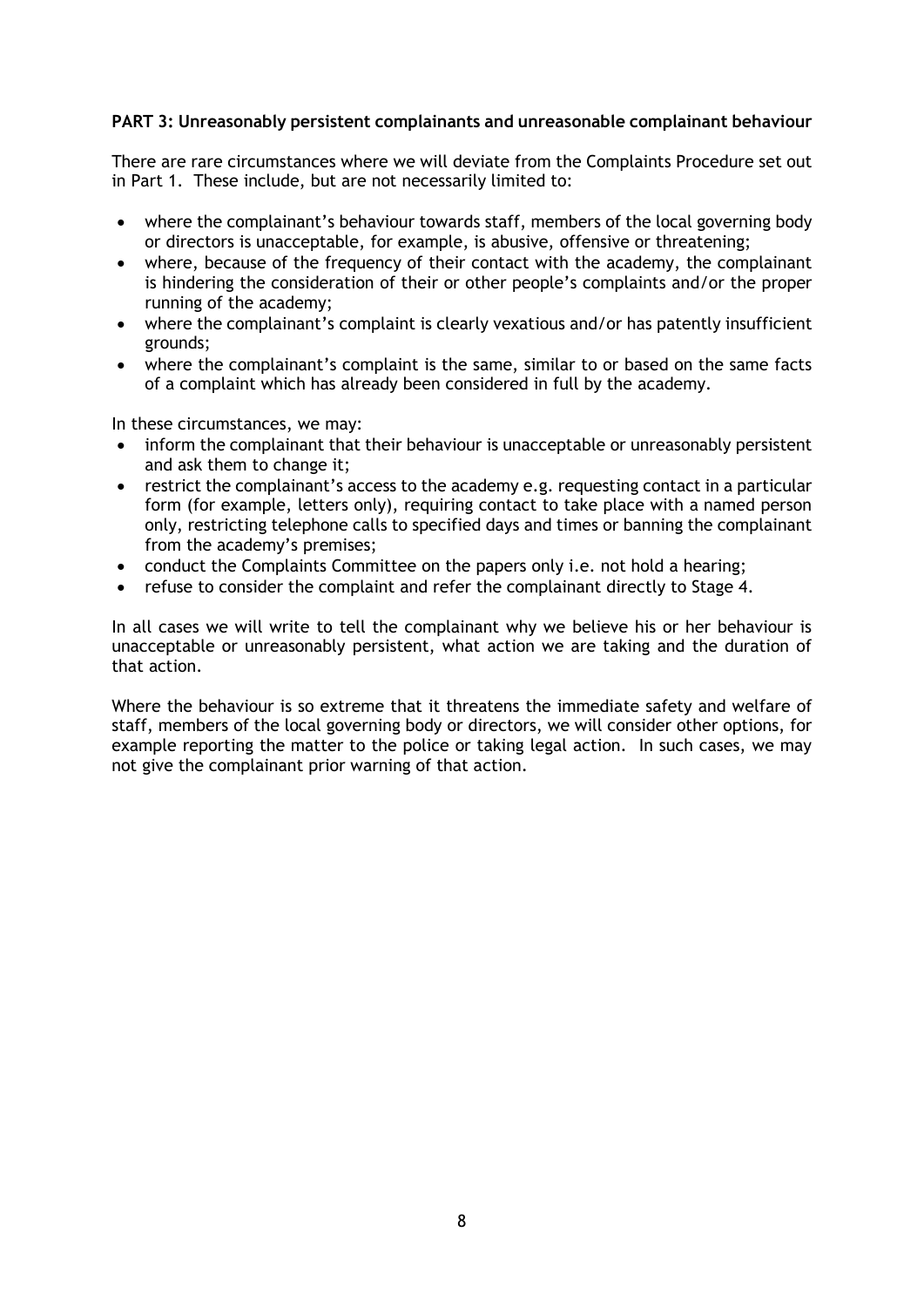# **Annex 1**

# **Complaints Form**

| Your name:                                                                                                                    |
|-------------------------------------------------------------------------------------------------------------------------------|
| Pupil's name:                                                                                                                 |
| Your relationship to pupil:                                                                                                   |
| Your address and postcode:                                                                                                    |
|                                                                                                                               |
| Your daytime telephone number:                                                                                                |
| Your evening telephone number:                                                                                                |
| Your email address:                                                                                                           |
| Your complaint is: (if you have more than one complaint, please number these)                                                 |
|                                                                                                                               |
|                                                                                                                               |
|                                                                                                                               |
|                                                                                                                               |
|                                                                                                                               |
|                                                                                                                               |
|                                                                                                                               |
| What action have you already taken to try and resolve your complaint(s)?<br>(Who did you speak to and what was the response?) |
|                                                                                                                               |
|                                                                                                                               |
|                                                                                                                               |
|                                                                                                                               |
|                                                                                                                               |
|                                                                                                                               |
| What would you like as an outcome from your complaint(s)?                                                                     |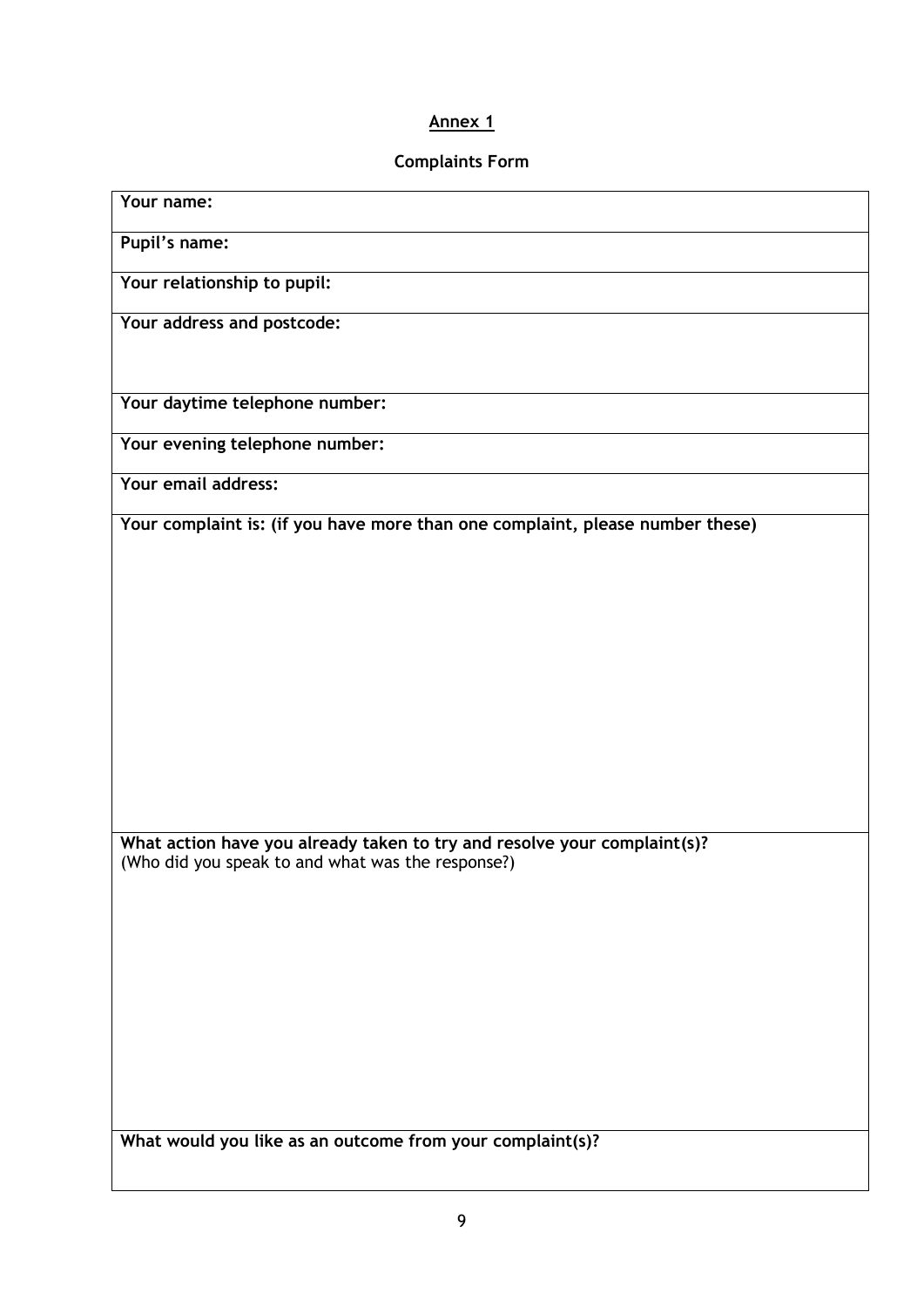| Are you attaching any paperwork? If so, give details here: |  |  |  |  |  |
|------------------------------------------------------------|--|--|--|--|--|
|                                                            |  |  |  |  |  |
|                                                            |  |  |  |  |  |
|                                                            |  |  |  |  |  |
|                                                            |  |  |  |  |  |
|                                                            |  |  |  |  |  |

**Your signature……………………………………………………… Date …………………**

**All functions of the complaints procedure must adhere to the requirements of the Data Protection Act 1998 and the Freedom of Information Act 2000.**

**Please complete and return to the academy office in a sealed envelope addressed to the Headteacher, Chair of the school committee or Clerk to the directors (as appropriate).**

*Office use*

**Date received …………………………………………………………**

**Date acknowledgement sent …………………………………………**

**Responsible member of staff ………………………………………………………..**